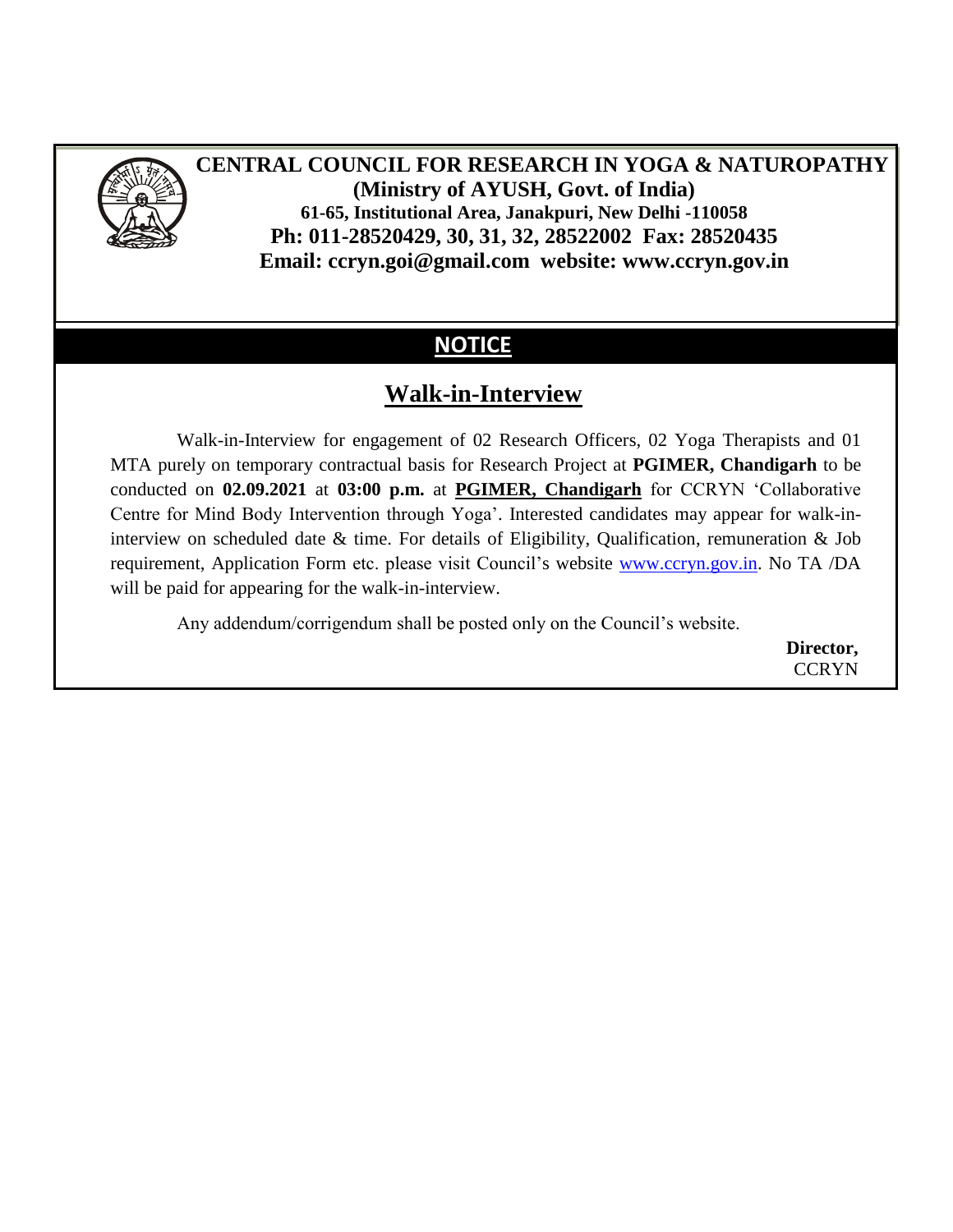### **CENTRAL COUNCIL FOR RESEACH IN YOGA & NATUROATHY**

| S.<br>No. | Name of the<br><b>Position</b>              | Nos. | <b>Qualification and experience</b>                                                                                                                                                                                                                                                                                                                   | <b>Consolidated</b><br>remuneration<br>(Per month)                                          |
|-----------|---------------------------------------------|------|-------------------------------------------------------------------------------------------------------------------------------------------------------------------------------------------------------------------------------------------------------------------------------------------------------------------------------------------------------|---------------------------------------------------------------------------------------------|
| 1.        | <b>Research Officer</b>                     | 02   | Graduate with Bachelor's Degree in<br>Naturopathy and Yoga Sciences (BNYS<br>Degree)<br><b>OR</b><br>Post-Graduation<br>in<br>Physiology<br>Microbiology/ Biochemistry/ Genetics/<br>Biotechnology etc.<br>Desirable: Prior research experience or<br>CSIR Fellowship- JRF, SRF OR MD<br>degree in Yoga / Naturopathy                                 | ₹45,000/- per<br>month for first 2<br>years,<br>₹50,000/- per<br>month for next 3<br>years. |
| 2.        | <b>Yoga Therapist</b>                       | 02   | Regular PG Degree in Yoga / Regular<br>Degree in Yoga from a recognized<br>University<br><b>OR</b><br>from<br>Degree<br>recognized<br>Any<br>a<br>University with one year regular PG<br>Diploma in Yoga (after degree) from a<br>recognized University or an Institute of<br>repute with 05 (Five) years professional<br>Experience in Yoga Therapy. | ₹30,000/-<br>per month                                                                      |
| 3.        | <b>Multi Task</b><br><b>Attendant (MTA)</b> | 01   | 8 <sup>th</sup> Pass                                                                                                                                                                                                                                                                                                                                  | ₹10,000/-<br>per month                                                                      |

#### **VACANCY NOTICE**

#### **General Conditions:-**

- 1. The engagement shall be on purely temporary contractual basis and initially for a period of one year which may be extended for further period on performance basis.
- 2. They will have no right to claim for regularization of his/her services in any circumstances.
- 3. Applicant should come with the **Application form**, Bio-data along with original certificate, experience certificate etc. with a set of photocopies and two passport size recent photographs.
- 4. The candidate selected for the posts will be required to work under the Research Project for Central Council for Research in Yoga & Naturopathy, Janakpuri, New Delhi.
- 5. No TA/DA will be paid for attending the interview.
- 6. The Council shall reserve the right not to fill up the posts advertised without assigning any reason.

**===========**

**(Dr. Raghavendra Rao M.)** Director, CCRYN.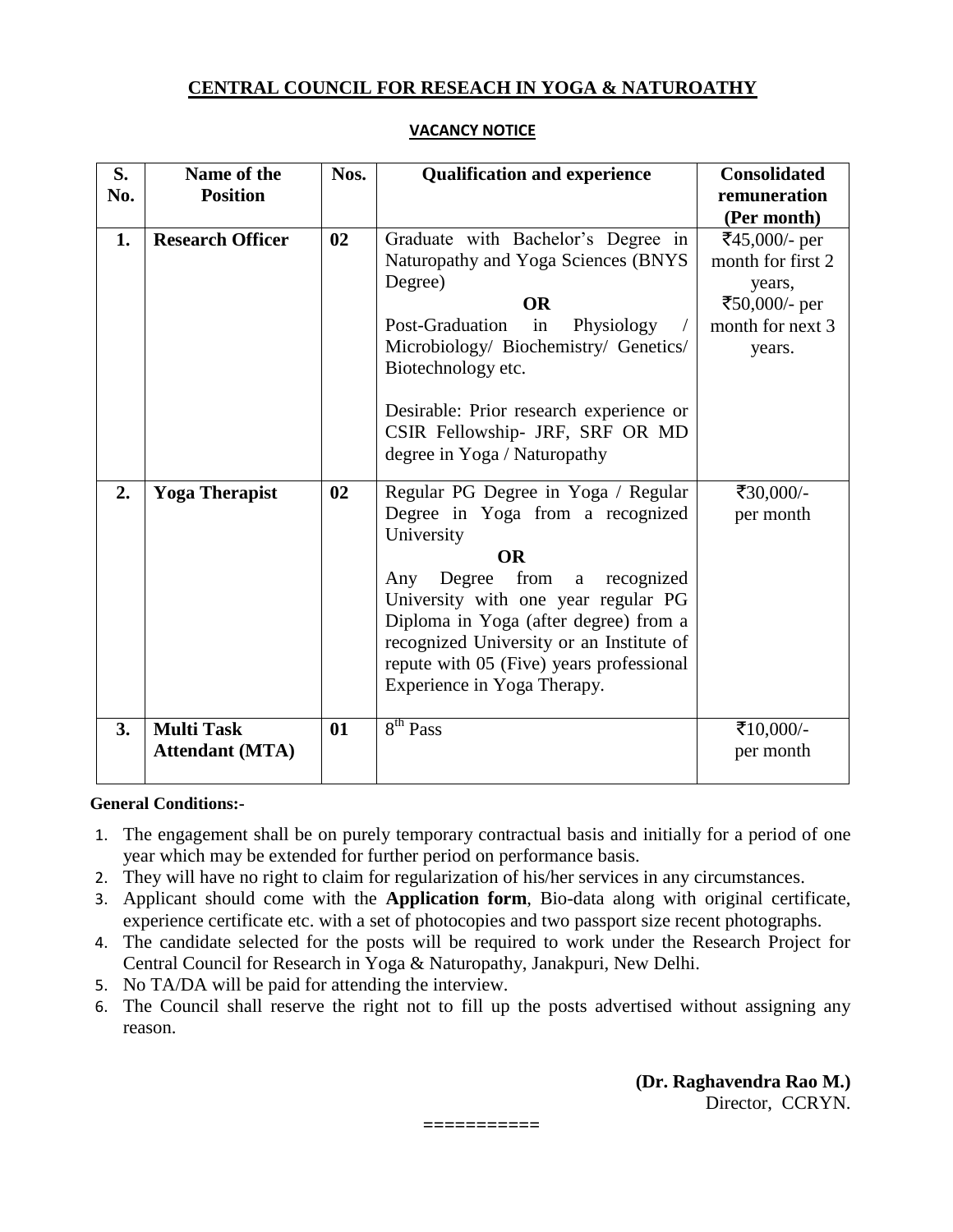

# **Central Council for Research in Yoga & Naturopathy**

|    |                                           |                                                                                                      |  |  | 61-65, Institutional Area, Janakpuri, New Delhi- 110058 |  |  |           |  |  |    |  |                                                       |    |            |  |  |  |                                            |  |
|----|-------------------------------------------|------------------------------------------------------------------------------------------------------|--|--|---------------------------------------------------------|--|--|-----------|--|--|----|--|-------------------------------------------------------|----|------------|--|--|--|--------------------------------------------|--|
|    |                                           |                                                                                                      |  |  |                                                         |  |  |           |  |  |    |  | <u>(FILL IN CAPITAL LETTERS &amp; SIGN ALL PAGES)</u> |    |            |  |  |  |                                            |  |
| 1. |                                           | Post applied for:                                                                                    |  |  |                                                         |  |  |           |  |  |    |  |                                                       |    |            |  |  |  | Affix one<br>passport size<br>recent photo |  |
| 2. | Whether belongs to SC/ST/OBC/Gen category |                                                                                                      |  |  |                                                         |  |  |           |  |  |    |  |                                                       |    |            |  |  |  |                                            |  |
| 3. |                                           | Date of Birth (as recorded in the enclosed attested copy of Matriculation or equivalent certificate) |  |  |                                                         |  |  |           |  |  |    |  |                                                       |    |            |  |  |  |                                            |  |
|    |                                           |                                                                                                      |  |  |                                                         |  |  | <b>DD</b> |  |  | MM |  |                                                       | YY |            |  |  |  |                                            |  |
| 4. |                                           | Mark " $\sqrt{\ }$ " in the relevant box.<br>Gender:<br>Female<br><b>Male</b>                        |  |  |                                                         |  |  |           |  |  |    |  |                                                       |    |            |  |  |  |                                            |  |
| 5. |                                           | Name: (in Block Capital letters) (as in matriculation or equivalent certificate)                     |  |  |                                                         |  |  |           |  |  |    |  |                                                       |    |            |  |  |  |                                            |  |
|    |                                           |                                                                                                      |  |  |                                                         |  |  |           |  |  |    |  |                                                       |    |            |  |  |  |                                            |  |
| 6. |                                           | Father's / Husband's Name:                                                                           |  |  |                                                         |  |  |           |  |  |    |  |                                                       |    |            |  |  |  |                                            |  |
|    |                                           |                                                                                                      |  |  |                                                         |  |  |           |  |  |    |  |                                                       |    |            |  |  |  |                                            |  |
| 7. | Telephone Number (with STD Code)          |                                                                                                      |  |  |                                                         |  |  |           |  |  |    |  |                                                       |    |            |  |  |  |                                            |  |
| 8. |                                           | Email-ID:                                                                                            |  |  |                                                         |  |  |           |  |  |    |  |                                                       |    |            |  |  |  |                                            |  |
| 9. | Address for communication:                |                                                                                                      |  |  |                                                         |  |  |           |  |  |    |  |                                                       |    |            |  |  |  |                                            |  |
|    |                                           |                                                                                                      |  |  |                                                         |  |  |           |  |  |    |  |                                                       |    |            |  |  |  |                                            |  |
|    |                                           |                                                                                                      |  |  |                                                         |  |  |           |  |  |    |  |                                                       |    |            |  |  |  |                                            |  |
|    | <b>City</b>                               |                                                                                                      |  |  |                                                         |  |  |           |  |  |    |  |                                                       |    | <b>PIN</b> |  |  |  |                                            |  |
|    |                                           | State/UT                                                                                             |  |  |                                                         |  |  |           |  |  |    |  |                                                       |    |            |  |  |  |                                            |  |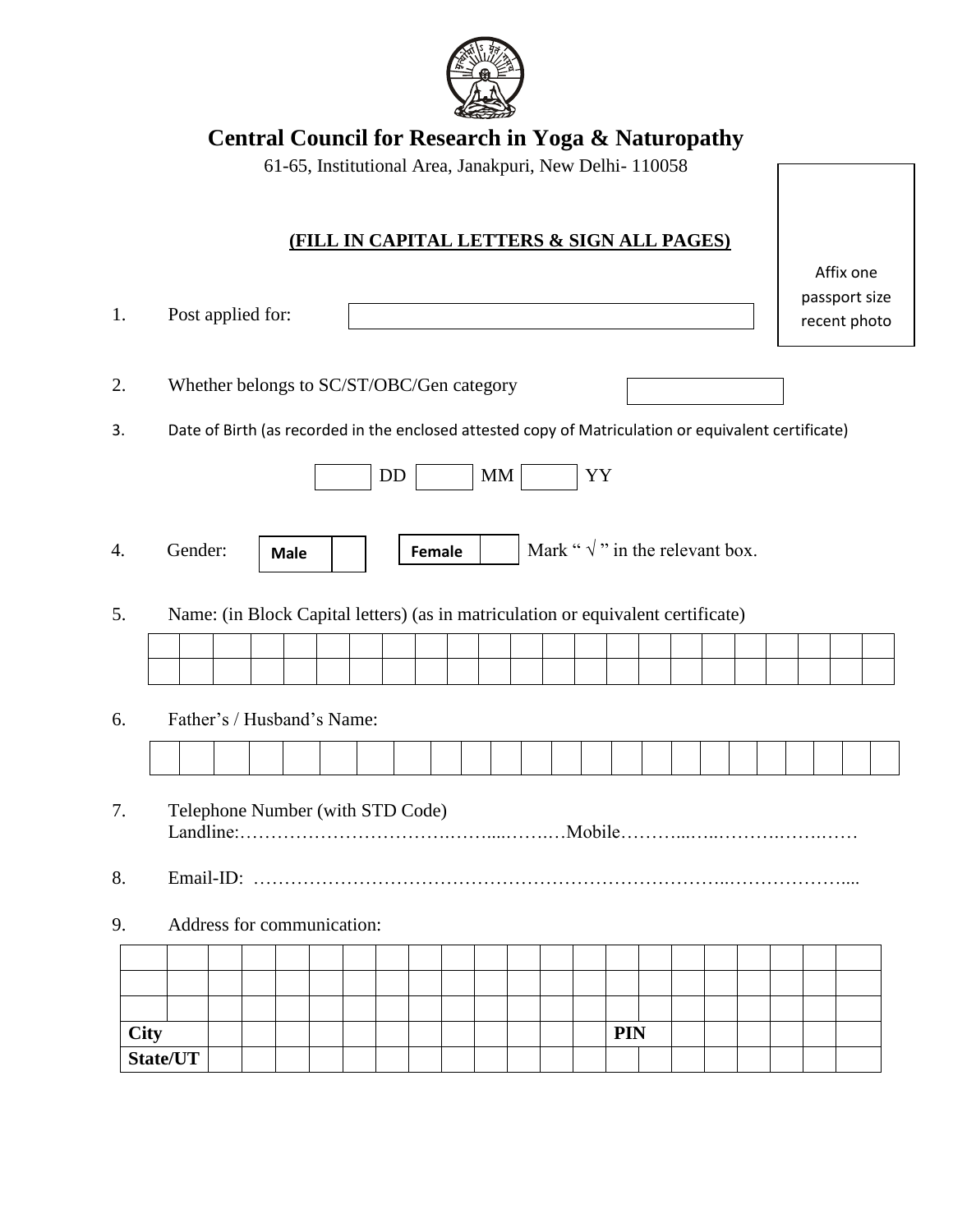#### 10. Permanent Address

| <b>City</b> |  |  |  |  |  |  | <b>PIN</b> |  |  |  |  |
|-------------|--|--|--|--|--|--|------------|--|--|--|--|
| State/UT    |  |  |  |  |  |  |            |  |  |  |  |

11. Nationality:

12. Educational Qualification(Enclose self attested copies of certificates)

| S.               | Name of Academic/ | <b>Discipline</b> | <b>Main</b>     | Name of the  | Year of        | % of     | <b>Remarks if</b> |
|------------------|-------------------|-------------------|-----------------|--------------|----------------|----------|-------------------|
| No.              | Professional      |                   | <b>Subjects</b> | University/  | <b>Passing</b> | marks    | any               |
|                  | Degree/Diploma    |                   |                 | <b>Board</b> |                | obtained |                   |
| 1.               |                   |                   |                 |              |                |          |                   |
|                  |                   |                   |                 |              |                |          |                   |
|                  |                   |                   |                 |              |                |          |                   |
| 2.               |                   |                   |                 |              |                |          |                   |
|                  |                   |                   |                 |              |                |          |                   |
|                  |                   |                   |                 |              |                |          |                   |
| 3.               |                   |                   |                 |              |                |          |                   |
|                  |                   |                   |                 |              |                |          |                   |
|                  |                   |                   |                 |              |                |          |                   |
| $\overline{4}$ . |                   |                   |                 |              |                |          |                   |
|                  |                   |                   |                 |              |                |          |                   |
|                  |                   |                   |                 |              |                |          |                   |
| 5.               |                   |                   |                 |              |                |          |                   |
|                  |                   |                   |                 |              |                |          |                   |

## 13. **Details of Registration in Yoga & Naturopathy from Statutory Board (State/Central).**

## 14. **Experience starting from the latest**

| S.  | Name and Address of the | Post held |             | <b>Remarks</b> |        |  |
|-----|-------------------------|-----------|-------------|----------------|--------|--|
| No. | <b>Employer</b>         |           | <b>From</b> | T <sub>0</sub> | if any |  |
| 1.  |                         |           |             |                |        |  |
|     |                         |           |             |                |        |  |
|     |                         |           |             |                |        |  |
| 2.  |                         |           |             |                |        |  |
|     |                         |           |             |                |        |  |
|     |                         |           |             |                |        |  |